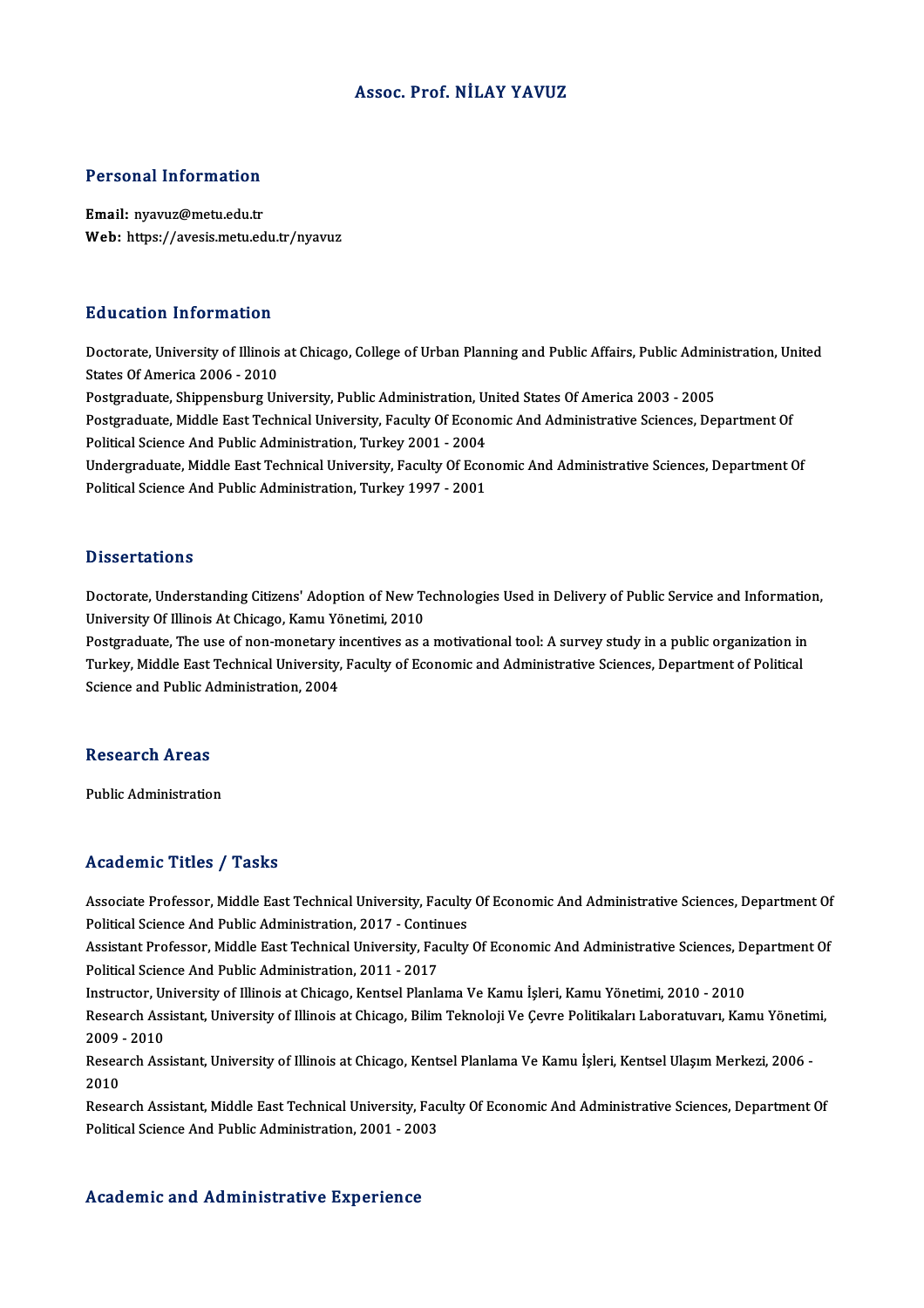Deputy Head of Department, Middle East Technical University, Faculty of Economic and Administrative Sciences,<br>Department of Political Science and Public Administration, 2014, 2021 Deputy Head of Department, Middle East Technical University, Faculty o<br>Department of Political Science and Public Administration, 2014 - 2021<br>Felsilte Vänetim Kumlu Üyesi, Middle Fest Technical University, Feculty Fakülte Yönetim Kurulu Üyesi, Middle East Technical University, Faculty of Economic and Administrative Sciences, 2013 -<br>2017 Department of Political Science and Public Administration, 2014 - 2021

# Courses

Courses<br>Digital Government, Undergraduate, 2019 - 2020<br>E Covernment and Public Administration, Undergr E-Government and Public Administration, Undergraduate, 2012 - 2013, 2013 - 2014, 2014 - 2015, 2015 - 2016, 2016 -<br>2017, 2017 - 2018, 2018 - 2019, 2019 - 2020 Digital Government, Undergraduate, 2019 - 20<br>E-Government and Public Administration, Und<br>2017, 2017 - 2018, 2018 - 2019, 2019 - 2020<br>OPCANIZATIONAL REHAVIOR IN RUBLIC ADM ORGANIZATIONALBEHAVIORINPUBLICADMINISTRATION,Undergraduate,2019 -2020

# Advising Theses

Advising Theses<br>YAVUZ N., An assessment of political fair representation in Ankara metropolitan municipal council, Postgraduate,<br>C.Emre(Student), 2020 YAVUZ N., An assessmer<br>C.Emre(Student), 2020<br>Varuz N., An analysis of YAVUZ N., An assessment of political fair representation in Ankara metropolitan municipal council, Postgr<br>C.Emre(Student), 2020<br>Yavuz N., An analysis of immigrant education policies in Turkey, Postgraduate, N.SEÇGİN(Studen

Yavuz N., An analysis of immigrant education policies in Turkey, Postgraduate, N.SEÇGİN(Student), 2019

C.Emre(Student), 2020<br>Yavuz N., An analysis of immigrant education policies in Turkey, Postgraduate, N.SEÇGİN(Student), 2019<br>YAVUZ N., Partisan selective news exposure and political polarization on Twitter networks in Turk YAVUZ N., Partisan selective news exposure and political polarization on Twitter networks in Turkey, Postgraduate,<br>S.GÖLCÜK(Student), 2018<br>YAVUZ N., An assessment of big data policies and big data maturity in public admini

S.GÖLCÜK(Student), 2018<br>YAVUZ N., An assessment of<br>A.OKUYUCU(Student), 2018<br>YAVUZ N., Impact of Sandar YAVUZ N., An assessment of big data policies and big data maturity in public administration in Turkey, Postgradua<br>A.OKUYUCU(Student), 2018<br>YAVUZ N., Impact of gender and social class in usage of municipal services: Tuzla M

A.OKUYUCU(Student), 2018<br>YAVUZ N., Impact of gender and social class in usage of municipal services: Tuzla Municipality case, Postgraduate, K.Gacal(Student),2017

YAVUZ N., Impact of gender and social-class in usage of municipal services: tuzla municipality case /, Postgraduate,<br>K.Gacal(Student), 2017 YAVUZ N., Impact of gender and social-class in usage of municipal services: tuzla municipality case /, Postgraduate,<br>K.Gacal(Student), 2017<br>YAVUZ N., Factors affecting women's presence in municipal councils and the results

K.Gacal(Student), 2017<br>YAVUZ N., Factors affecting women's presence in municipal councils and the results o<br>Elazığ, Gaziantep and Siirt provinces of Turkey, Postgraduate, H.Oğuz(Student), 2015<br>YAVUZ N., Factors affecting w YAVUZ N., Factors affecting women's presence in municipal councils and the results of participation: case studies in<br>Elazığ, Gaziantep and Siirt provinces of Turkey, Postgraduate, H.Oğuz(Student), 2015<br>YAVUZ N., Factors af

Elazığ, Gaziantep and Siirt provinces of Turkey, Postgraduate, H.Oğuz(Student), 2015<br>YAVUZ N., Factors affecting women's presence in municipal councils and the results of participation: Case studies in<br>Elazığ, Gaziantep an

# **Jury Memberships**

**Jury Memberships**<br>PhD Thesis Monitoring Committee Member, PhD Thesis Monitoring Committee Member, Orta Doğu Teknik Üniversitesi,<br>Navamber, 2018 PhD Thesis Monit<br>November, 2018<br>August Türkiye P PhD Thesis Monitoring Committee Member, PhD Thesis Monitoring Committee Member, Orta Doğu Teknik Üniversi<br>November, 2018<br>Award, Türkiye Bilimler Akademisi Üstün Başarılı Genç Bilim İnsanlarını Ödüllendirme Programı 2018, M

November, 2018<br>Award, Türkiye Bilimler Akademisi Üsti<br>Technical University, September, 2018 Technical University, September, 2018<br>Designed Lessons

Yavuz N., Digital Government, Undergraduate, 2019 - 2020

# Articles Published in Journals That Entered SCI, SSCI and AHCI Indexes

rticles Published in Journals That Entered SCI, SSCI and AHCI Indexes<br>I. Factors affecting openness of local government websites: Examining the differences across planning,<br>finance and police denartments Factors affecting openness of lo<br>finance and police departments<br>VAVUZ N. Wolch E. W. **Factors affecting op<br>finance and police d<br>YAVUZ N., Welch E. W.<br>COVERNMENT INFORM** finance and police departments<br>YAVUZ N., Welch E. W.<br>GOVERNMENT INFORMATION QUARTERLY, vol.31, no.4, pp.574-583, 2014 (Journal Indexed in SSCI)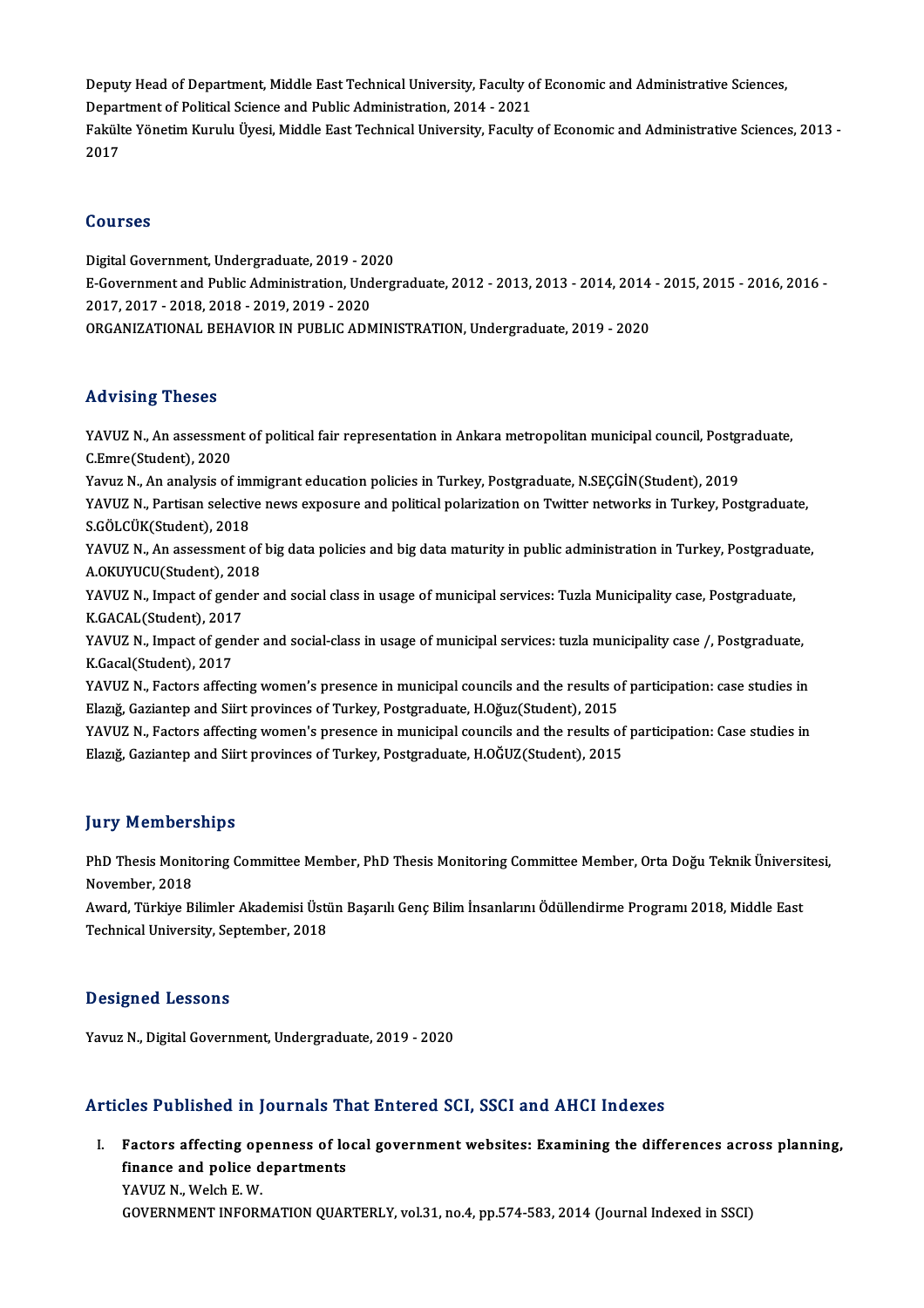II. Customer Loyalty and Chicago, Illinois, Transit Authority Buses Results from 2008 Customer<br>Setisfection Sunyov Customer Loyalty an<br>Satisfaction Survey<br>Figler S.A., Srinsi B.S. Satisfaction Survey<br>Figler S. A., Sriraj P. S., Welch E. W., Yavuz N.

Satisfaction Survey<br>Figler S. A. , Sriraj P. S. , Welch E. W. , Yavuz N.<br>TRANSPORTATION RESEARCH RECORD, no.2216, pp.148-156, 2011 (Journal Indexed in SCI)<br>Addressing Fear of Crime in Publis Spass: Corder Differenses in Pe

- Figler S. A. , Sriraj P. S. , Welch E. W. , Yavuz N.<br>TRANSPORTATION RESEARCH RECORD, no.2216, pp.148-156, 2011 (Journal Indexed in SCI)<br>III. Addressing Fear of Crime in Public Space: Gender Differences in Reaction to S TRANSPORTAT<br><mark>Addressing F</mark><br>Train Transit<br><sup>Vouw N. Welch</sup> **Addressing Fear of<br>Train Transit<br>Yavuz N., Welch E. W.<br>UPPAN STUDIES vol** Train Transit<br>Yavuz N., Welch E. W.<br>URBAN STUDIES, vol.47, no.12, pp.2491-2515, 2010 (Journal Indexed in SSCI) Yavuz N., Welch E. W.<br>URBAN STUDIES, vol.47, no.12, pp.2491-2515, 2010 (Journal Indexed in SSCI)<br>IV. Individual and neighborhood determinants of perceptions of bus and train safety in Chicago, Illinois<br>Annisation of bionar
- URBAN STUDIES, vol.47, no.12, pp.2491-2515, 2016<br>Individual and neighborhood determinants of<br>Application of hierarchical linear modeling<br>Yayuz N. Wekk E.W., Srinsi B.S. Individual and neighborhood<br>- Application of hierarchical l<br>Yavuz N., Welch E.W. , Sriraj P. S.<br>TRANSPORTATION RESEARCH PL - Application of hierarchical linear modeling<br>Yavuz N., Welch E. W. , Sriraj P. S.<br>TRANSPORTATION RESEARCH RECORD, no.2034, pp.19-26, 2007 (Journal Indexed in SCI)

# Articles Published in Other Journals

- rticles Published in Other Journals<br>I. Big data maturity models for the public sector: a review of state and organizational level models<br>OKUNICU A YAVUZ N MES T ADHOICA IN CHEEFT<br>Big data maturity mc<br>OKUYUCU A., YAVUZ N.<br>TRANSEOBMING GOVE TRANSFORMING GOVERNMENT-PEOPLE PROCESS AND POLICY, vol.14, no.4, pp.681-699, 2020 (Journal Indexed<br>in ESCI) OKUYUCU A., YAVUZ N. TRANSFORMING GOVERNMENT- PEOPLE PROCESS AND POLICY, vol.14, no.4, pp.681-699, 2020 (Journal Indexed<br>in ESCI)<br>II. Political Discourse Strategies Used in Twitter during Gezi Park Protests: A Comparison of Two Rival<br>Political
- in ESCI)<br>Political Discourse Strateg<br>Political Parties in Turkey<br><sup>Vouuz N. Korlan N. Porlak I. S</sub></sup> Political Discourse Strategies Used<br>Political Parties in Turkey<br>Yavuz N., Karkın N., Parlak İ., Subay O. O.<br>INTERNATIONAL JOURNAL OE BURLIC A

Political Parties in Turkey<br>Yavuz N., Karkın N., Parlak İ., Subay O. O.<br>INTERNATIONAL JOURNAL OF PUBLIC ADMINISTRATION IN THE DIGITAL AGE, vol.5, no.1, pp.82-96, 2018<br>(Journal Indoved in ESCL) Yavuz N., Karkın N., Parlak<br>INTERNATIONAL JOURNA<br>(Journal Indexed in ESCI)<br>Turkov's Bublis Admini INTERNATIONAL JOURNAL OF PUBLIC ADMINISTRATION IN THE DIGITAL.<br>(Journal Indexed in ESCI)<br>III. Turkey's Public Administration Today: An Overview and Appraisal<br>(Ictiner M. Y. Yourn N.

(Journal Indexed in ESC)<br>Turkey's Public Admi<br>Üstüner M.Y., Yavuz N.<br>INTERNATIONAL JOURN INTERNATIONAL JOURNAL OF PUBLIC ADMINISTRATION, vol.41, no.10, pp.820-831, 2018 (Journal Indexed in<br>ESCI) Üstüner M.Y., Yavuz N.

# Books&Book Chapters

ooks & Book Chapters<br>I. The use of information and communication technologies in emergency management: a systematic<br>review re we<br>The use<br>review<br><sup>Vildra M</sup> The use of information a<mark>r</mark><br>review<br>Yıldız M., Yavuz N., Karkın N.<br>in: Besearsh Handbook on E review<br>Yıldız M., Yavuz N., Karkın N.<br>in: Research Handbook on E-Government, Welch,Eric W., Editor, Edward Elgar , Massachusetts, pp.31-64, 2021<br>Evnlaining Government Crowdsoursing Desisions: A Theoretisel Model

Yıldız M., Yavuz N., Karkın N.<br>in: Research Handbook on E-Government, Welch,Eric W., Editor, Edward Elgar , M.<br>II. Explaining Government Crowdsourcing Decisions: A Theoretical Model<br>Yavuz N., Karkin N., Çubuk E. B. S. in: Research Handbook on E-Gove<br>Explaining Government Crowe<br>Yavuz N., Karkin N., Çubuk E. B. S.<br>in: Digital Covernment and Achiot

Explaining Government Crowdsourcing Decisions: A Theoretical Model<br>Yavuz N., Karkin N., Çubuk E. B. S.<br>in: Digital Government and Achieving E-Public Participation: Emerging Research and Opportunities, Manuel Pedro<br>Redrígue Yavuz N., Karkin N., Çubuk E. B. S.<br>in: Digital Government and Achieving E-Public Participation: Emerging Research and Opportunities, Manuel Pedro<br>Rodríguez Bolívar,María Elicia Cortés Cediel, Editor, Idea Group Publishing in: Digital Government and Achieving E-Pul<br>Rodríguez Bolívar,María Elicia Cortés Cedie<br>III. BÜYÜK VERİ VE KAMU POLİTİKALARI<br>Olaynıcu A. Yayır N

Rodríguez Bolívar,María Elicia Cortés Cediel, Editor, Idea Group Publishing (IGP) , Pennsylvania, pp.159-183, 2020<br>III. BÜYÜK VERİ VE KAMU POLİTİKALARI<br>Okuyucu A., Yavuz N. BÜYÜK VERİ VE KAMU POLİTİKALARI<br>Okuyucu A., Yavuz N.<br>in: TEKNOLOJİ VE KAMU POLİTİKALARI, Prof. Dr. Mete YILDIZ,Doç. Dr. Cenay BABAOĞLU, Editor, Gazi Yayın<br>Dağıtım Ankara, pp.30,67,2020 Okuyucu A., Yavuz N.<br>in: TEKNOLOJİ VE KAMU POLİTİK<br>Dağıtım, Ankara, pp.39-67, 2020<br>YENİ III ASTIBMA TEKNOLOJİ in: TEKNOLOJİ VE KAMU POLİTİKALARI, Prof. Dr. Mete YILDIZ,Doç. Dr. Cenay BABAOĞLU, Editor, Gazi Yayın<br>Dağıtım, Ankara, pp.39-67, 2020<br>IV. YENİ ULAŞTIRMA TEKNOLOJİSİ OLARAK SÜRÜCÜSÜZ (OTONOM) ARAÇLAR VE KAMU POLİTİKALAR

# Dağıtım,<br>YENİ UL<br>Yavuz N. YENİ ULAŞTIRMA TEKNOLOJİSİ OLARAK SÜRÜCÜSÜZ (OTONOM) ARAÇLAR VE KAMU POLİTİKAL<br>Yavuz N.<br>in: TEKNOLOJİ VE KAMU POLİTİKALARI, Prof. Dr. Mete YILDIZ,Doç. Dr. Cenay BABAOĞLU, Editor, Gazi Yayın<br>Değitim Ankara np.307,325, 2020

Yavuz N.<br>in: TEKNOLOJİ VE KAMU POLİTİKALARI, Prof. Dr. Mete YILDIZ,Doç. Dr. Cenay BABAOĞLU, Editor, Gazi Yayın<br>Dağıtım, Ankara, pp.307-325, 2020 in: TEKNOLOJİ VE KAMU POLİTİKALARI, Prof. Dr. Mete Y<br>Dağıtım, Ankara, pp.307-325, 2020<br>V. Direct Public Participation in Local Governments<br>Vayur N

Dağıtım,<br><mark>Direct F</mark><br>Yavuz N.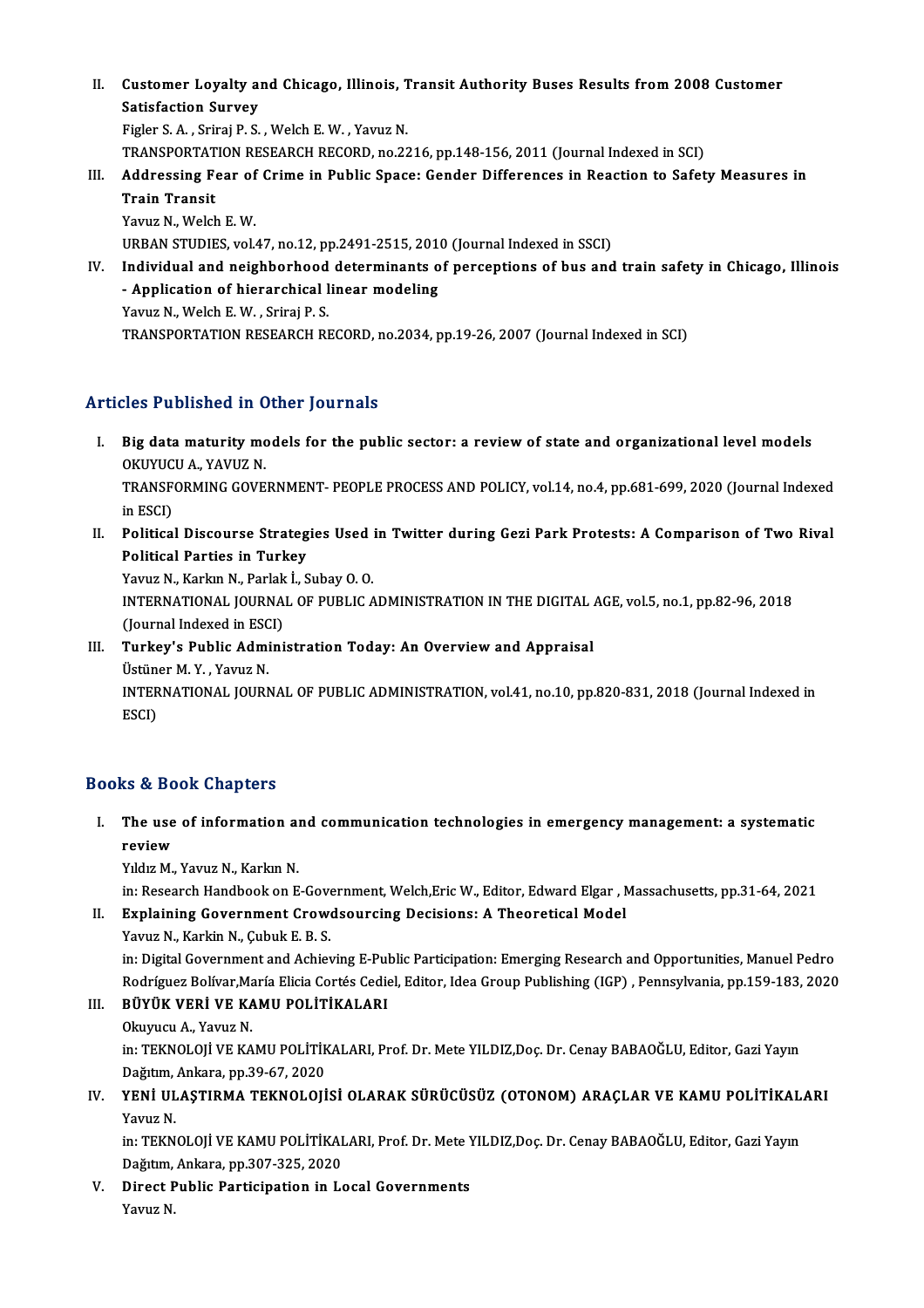in: Direct Public Participation in Public Administration, Belgin Uçar Kocaoğlu, Editor, İmaj Yayıncılık, Ankara,<br>nn 117 122 2019 in: Direct Public Pa<br>pp.117-132, 2019<br>Public Administr in: Direct Public Participation in Publ<br>pp.117-132, 2019<br>VI. Public Administration in Turkey pp.117-132, 2019<br><mark>Public Administratio:</mark><br>Üstüner M. Y. , Yavuz N.<br>in: Clabel Engyelonedia

Public Administration in Turkey<br>Üstüner M. Y. , Yavuz N.<br>in: Global Encyclopedia of Public Administration, Public Policy, and Governance, Ali Farazmand, Editor, Springer,<br>Landan/Barlin, Landan, nn 1, 5, 2019 Üstüner M. Y. , Yavuz N.<br>in: Global Encyclopedia of Public Admir<br>London/Berlin , London, pp.1-5, 2018<br>Türkiye'de Afet Vönetimi Belitikals in: Global Encyclopedia of Public Administ<br>London/Berlin , London, pp.1-5, 2018<br>VII. Türkiye'de Afet Yönetimi Politikaları<br>Vayuz N London/<br>**Türkiye**<br>Yavuz N.

Yavuz N.<br>in: Türkiye'de Kentsel Alan ve Cevre Politikası Analizleri, Elvettin Akman,Cenay Babaoğlu, Editor, Ekin Yayınevi, Ankara,pp.143-153,2018 in: Türkiye'de Kentsel Alan ve Çevre Politikası Analizleri, Elvettin Akman,Cenay Babaoğlu, Editor, Ekin Yay:<br>Ankara, pp.143-153, 2018<br>VIII. AN INQUIRY FOR LOCAL OPEN GOVERNMENT DATA POLICY: IS PROACTIVE MODEL OF OPEN

# Ankara, pp.143-153, 2018<br>AN INQUIRY FOR LOCAL OPEN GOVERNMENT DATA I<br>GOVERNMENT DATA PORTAL POSSIBLE IN TURKEY?<br>KARKIN N. YAVUZ N <mark>AN INQUIRY FOR L<sup>e</sup>GOVERNMENT DAT</mark><br>KARKIN N., YAVUZ N.<br>in: The Covernance of

GOVERNMENT DATA PORTAL POSSIBLE IN TURKEY?<br>KARKIN N., YAVUZ N.<br>in: The Governance of Local Communities Global Perspectives and Challenges, Thomas F. Reilly, Editor, Nova<br>Science Bublishers, Hannauge, Now York, np.134,146, KARKIN N., YAVUZ N.<br>in: The Governance of Local Communities Global Perspective<br>Science Publishers, Happauge, New York, pp.124-146, 2017<br>Dijital Což Vēnotisimi Science Publishers, Happauge, New York, pp.124-146, 2017

# IX. Dijital Çağ Yönetişimi

in: Kamu Yönetiminde Paradigma Arayışları Yeni Kamu İşletmeciliği ve Ötesi, Köseoğlu Özer,Sobacı Zahid, Editor, Yavuz N.<br>in: Kamu Yönetiminde Paradigma<br>Dora, Ankara, pp.100-120, 2015<br>Modeling the Relationshin he in: Kamu Yönetiminde Paradigma Arayışları Yeni Kamu İşletmeciliği ve Ötesi, Köseoğlu Özer,Sobacı Zahid, Editor,<br>Dora, Ankara, pp.100-120, 2015<br>X. Modeling the Relationship between Website Effectiveness and Service Quality:

# Dora, Ankara, pp.100-120, 20<br>Modeling the Relationship<br>Human Services Agencies<br>Welsh E. Banday S. Young N Modeling the Relationship<br>Human Services Agencies<br>Welch E., Pandey S., Yavuz N.<br>in: Advances in Management. Human Services Agencies<br>Welch E., Pandey S., Yavuz N.<br>in: Advances in Management Information Systems AMIS Monograph Series 17 E Government Information

Technology and Transformation, Scholl,Hans J., Editor, Routledge, London/New York, New York, pp.256-279, 2010

# rechnology and Transformation, Scholi,Hans J., Editor, Routledge, London<br>Refereed Congress / Symposium Publications in Proceedings

efereed Congress / Symposium Publications in Proceedings<br>I. Governments' Technology Use to Fight Covid-19: A Preliminary Analysis<br>XAVUZ N reed de<br>Governm<br>YAVUZ N. Governments' Technology Use to Fight Covid-19: A Prelin<br>YAVUZ N.<br>Midwest Political Science Association Conference, 14 April 2021<br>Festors Affesting Citizen Engegament on Twitter in Munis

YAVUZ N.<br>Midwest Political Science Association Conference, 14 April 2021<br>II. Factors Affecting Citizen Engagement on Twitter in Municipalities: An Integrated Conceptual Model<br>VAVUZ N. VAZICI AVDEMIR N Midwest Political Science Association Conference, 14 April 2021<br>Factors Affecting Citizen Engagement on Twitter in Muni<br>YAVUZ N., YAZICI AYDEMİR N.<br>Midwest Political Science Association Conference, 14 April 2021 Factors Affecting Citizen Engagement on Twitter in Munior<br>YAVUZ N., YAZICI AYDEMİR N.<br>Midwest Political Science Association Conference, 14 April 2021<br>Euplaining Public Pontigination in Municinal Affaine: Euid

YAVUZ N., YAZICI AYDEMİR N.<br>Midwest Political Science Association Conference, 14 April 2021<br>III. Explaining Public Participation in Municipal Affairs: Evidence from Nilüfer Municipality in Turkey<br>YAVUZ N Midwest F<br><mark>Explainir</mark><br>YAVUZ N.<br>Midwest E Explaining Public Participation in Municipal Affairs: Evidence from Nilüfer Municipality in Turk<br>YAVUZ N.<br>Midwest Political Science Association Conference, Şikago İllinois, United States Of America, 4 - 07 April 2019

- YAVUZ N.<br>Midwest Political Science Association Conference, Şikago İllinois, United States Of America, 4 07 April 2019<br>IV. Public sector innovativeness and public values through information and communication technologies<br> Midwest Political Science Association<br>Public sector innovativeness and<br>Cubuk E. B. S. , KARKIN N., YAVUZ N. Public sector innovativeness and public values through information and communication technologie<br>Cubuk E. B. S. , KARKIN N., YAVUZ N.<br>20th Annual International Conference on Digital Government Research (DGO), Dubai, United Cubuk E. B. S. , KARKIN N., YAVUZ N.<br>20th Annual International Conference on Digital Government Research (DGO), Dubai, United Arab Emirates, 18 -<br>20 June 2019, pp.353-361 20th Annual International Conference on Digital Government Research (DGO), Dubai, United Arab Em<br>20 June 2019, pp.353-361<br>V. Public innovativeness measurement in the era of digital transformation of government: a<br>contribut
- 20 June 2019, pp.353-361<br>Public innovativeness measurement in the era of digital transfor<br>contributive/remedial response to cutback management debate<br>SEVINC E.P., KARKIN N. VAVUZ N. Public innovativeness measurer<br>contributive/remedial response<br>SEVİNÇ E. B. , KARKIN N., YAVUZ N.<br>NIC Annual Conference 2018At: Th Contributive/remedial response to cutback management debate<br>SEVINÇ E. B. , KARKIN N., YAVUZ N.<br>NIG Annual Conference 2018At: The Hague, The Netherlands, 21 - 24 November 2018<br>VEREL KATH IM VÖNTEMI OLARAK MAHALLE KOMITELERI SEVİNÇ E. B. , KARKIN N., YAVUZ N.<br>NIG Annual Conference 2018At: The Hague, The Netherlands, 21 - 24 November 2018<br>VI. YEREL KATILIM YÖNTEMİ OLARAK MAHALLE KOMİTELERİ: BURSA NİLÜFER BELEDİYESİ

NIG Annual Conference 2018At: The Ha<br>YEREL KATILIM YÖNTEMİ OLARAK<br>ÜZERİNDEN BİR DEĞERLENDİRME<br>Yanuz N ÜZERİNDEN BİR DEĞERLENDİRME<br>Yavuz N. ÜZERİNDEN BİR DEĞERLENDİRME<br>Yavuz N.<br>Uluslararası Kamu Yönetimi Forumu (KAYSEM 12), Kırıkkale, Turkey, 25 - 27 October 2018<br>The impast of IGTs related inpovetion an publis values in publis sester.

Yavuz N.<br>Uluslararası Kamu Yönetimi Forumu (KAYSEM 12), Kırıkkale, Turkey, 25 - 27 Octor<br>VII. The impact of ICTs-related innovation on public values in public sector<br>Karlup N. Vauur N. Savine E. B. Gölülsetin E Uluslararası Kamu Yönetimi Forumu (KAYSE)<br><mark>The impact of ICTs-related innovation o</mark><br>Karkın N., Yavuz N., Sevinç E. B. , Gölükçetin E.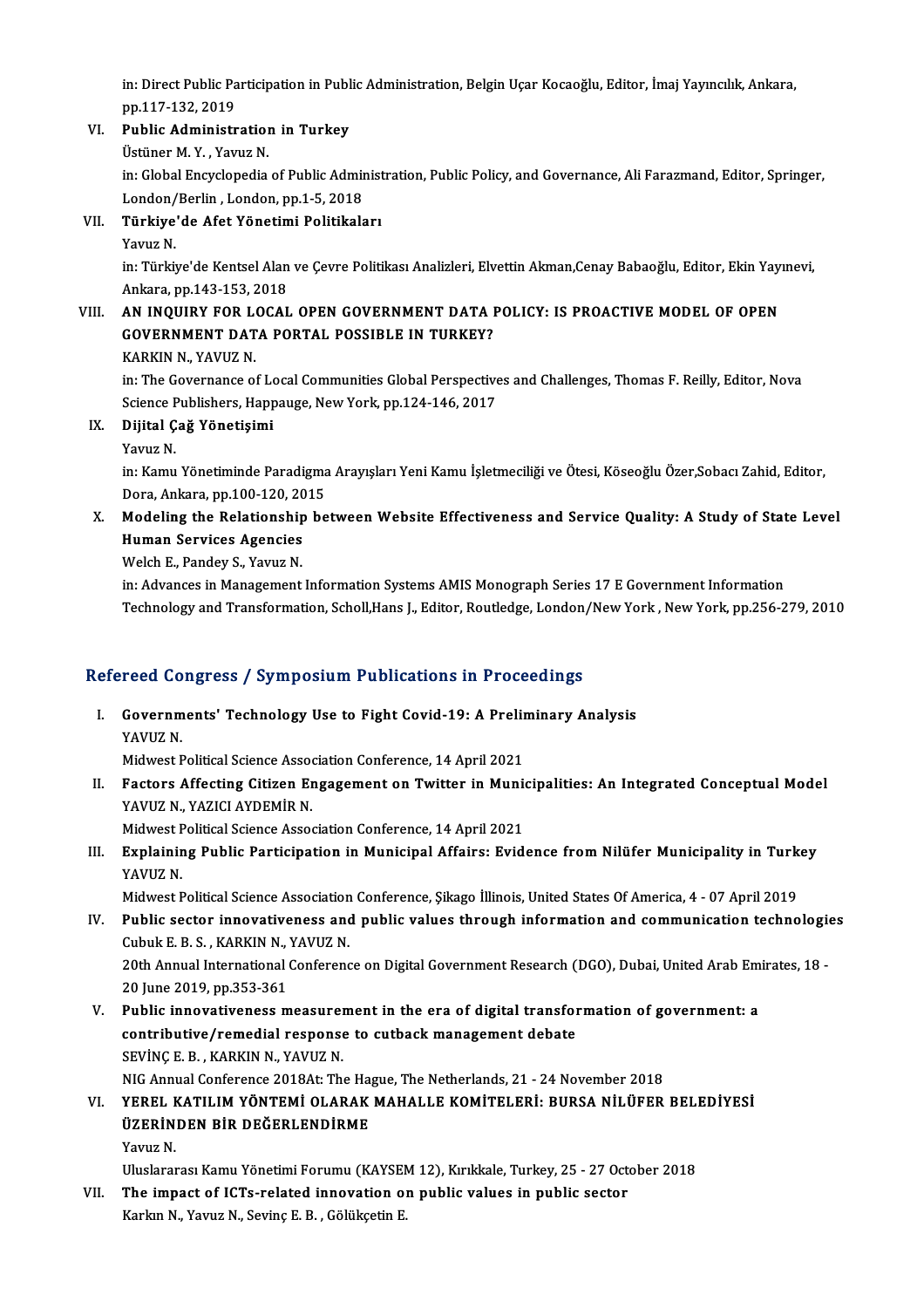Proceedings of the 19th Annual International Conference on Digital Government Research Governance in the Data<br>Age, dgg /w/18, Ameterdam Netherlands, 20 May , 01 June 2019 Proceedings of the 19th Annual International Conference on Digit<br>Age - dgo 'xx18, Amsterdam, Netherlands, 30 May - 01 June 2018<br>The Pelationship Petusen, E Munisipelity and Munisipel Se Proceedings of the 19th Annual International Conference on Digital Government Research Governance in the Dat<br>Age - dgo 'xx18, Amsterdam, Netherlands, 30 May - 01 June 2018<br>VIII. The Relationship Between E-Municipality and

Age - dgo<br>**The Rel**a<br>Yavuz N. The Relationship Between E-Municipality and Municipal Service Quality: A Case Study From Turkey<br>Yavuz N.

IX. The Use of Information and Communication Technologies During Emergencies: A Meta - Analysis Midwest Political Science Association Conference (MPSA), Illinois, United States Of America, 4 - 07 April 2018<br>The Use of Information and Communication Technologies During Emergencies: A Meta - Analysis<br>Through Peer-Review Through Peer-Reviewed Articles Through Peer-Reviewed Articles<br>YILDIZ M., YAVUZ N., KARKIN N.<br>15. Uluslararası Kamu Yönetimi Forumu (KAYFOR 15), Isparta, Turkey, 1 - 04 November 2017<br>E. Katılım ve Belediye Higmet Kalitesi Algısı İlişkisi, Nilüfor Belediy

YILDIZ M., YAVUZ N., KARKIN N.<br>15. Uluslararası Kamu Yönetimi Forumu (KAYFOR 15), Isparta, Turkey, 1 - 04 Novembe<br>X. E-Katılım ve Belediye Hizmet Kalitesi Algısı İlişkisi: Nilüfer Belediyesi Örneği<br>Yayuz N 15. Ulusla<br>**E-Katılıı**<br>Yavuz N.<br>15. ULUS E-Katılım ve Belediye Hizmet Kalitesi Algısı İlişkisi: Nilüfer Belediyesi Örneği<br>Yavuz N.<br>15. ULUSLARARASI KAMU YÖNETİMİ FORUMU, Isparta, Turkey, 1 - 04 November 2017<br>Mülki İdare Amirlerinin Bimer ve Vetandes Katılımı Hakk

Yavuz N.<br>15. ULUSLARARASI KAMU YÖNETİMİ FORUMU, Isparta, Turkey, 1 - 04 November 2017<br>XI. Mülki İdare Amirlerinin Bimer ve Vatandaş Katılımı Hakkında Tutum, Beklenti ve Değerlendirmeleri<br>KARKIN N. ZORA, YAVUZ N 15. ULUSLARARASI KAMU YO<br>Mülki İdare Amirlerinin B<br>KARKIN N., Zor A., YAVUZ N. Mülki İdare Amirlerinin Bimer ve Vatandaş Katılımı Hakkında Tutum, Beklent<br>KARKIN N., Zor A., YAVUZ N.<br>Kamu Yönetimi Forumu (KAYFOR 15), Isparta, Turkey, 1 - 04 November 2017, pp.105<br>Understanding the Belationshin Between

KARKIN N., Zor A., YAVUZ N.<br>Kamu Yönetimi Forumu (KAYFOR 15), Isparta, Turkey, 1 - 04 November 2017, pp.105<br>XII. Understanding the Relationship Between Public Participation and Municipal Service Quality: A Case<br>Study F Kamu Yönetimi Forum<br>Understanding the I<br>Study From Turkey<br><sup>Vouur N.</sup> Temel E.C **Understanding the<br>Study From Turke<br>Yavuz N., Temel E. C.<br>FUROPEAN CROUP E** 

Study From Turkey<br>Yavuz N., Temel E. C.<br>EUROPEAN GROUP FOR PUBLIC ADMINISTRATION ANNUAL MEETING, Milan, Italy, 30 August - 01 September<br>2017 Yavuz<br>EUROJ<br>2017 EUROPEAN GROUP FOR PUBLIC ADMINISTRATION ANNUAL MEETING, Milan, Italy, 3<br>2017<br>XIII. E-Government Use and People with Disabilities: The Case of Public Transit<br>XAVIIZ N. OČUZ H

2017<br><mark>E-Government Us</mark><br>YAVUZ N., OĞUZ H.<br>MIDWEST POLITIC E-Government Use and People with Disabilities: The Case of Public Tr<br>YAVUZ N., OĞUZ H.<br>MIDWEST POLITICAL SCIENCE ASSOCIATION CONFERENCE, 6 - 09 April 2017<br>The Influences of Female Municipal Members onl osal Policy Making (

- YAVUZ N., OĞUZ H.<br>MIDWEST POLITICAL SCIENCE ASSOCIATION CONFERENCE, 6 09 April 2017<br>XIV. The Influences of Female Municipal Members onLocal Policy Making and Service Provision:<br>CaseStudies in Turkey. MIDWEST POLITICAL SCI<br>The Influences of Fema<br>CaseStudies in Turkey<br>OČUZ H. XAVUZ N The Influences of<br>CaseStudies in Tu<br>OĞUZ H., YAVUZ N.<br>MIDWEST POLITIC CaseStudies in Turkey<br>OĞUZ H., YAVUZ N.<br>MIDWEST POLITICAL SCIENCE ASSOCIATION CONFERENCE, 5 - 08 April 2017
	-

XV. Türkiye de Kadının Yerel Siyasete Katılımını Etkileyen Unsurlar ve Katılımın Sonuçları Antep Elazığ MIDWEST POLITICA<br>Türkiye de Kadını<br>ve Siirt Örnekleri<br>Oğuz H. YAVUZ N Türkiye de Kadıı<br>ve Siirt Örnekler<br>Oğuz H., YAVUZ N.<br>Kamu Vönetimi Fe

Oğuz H., YAVUZ N.<br>Kamu Yönetimi Forumu, Turkey, 15 - 17 October 2015

Oğuz H., YAVUZ N.<br>Kamu Yönetimi Forumu, Turkey, 15 - 17 October 2015<br>XVI. Twitter use by politicians during social uprisings an analysis of Gezi park protests in Turkey<br>KARKIN N. YAWIZ N. BARLAK İ. İKİZ Ö. Ö. Kamu Yönetimi Forumu, Turkey, 15 - 17 Oc<br>**Twitter use by politicians during socia**<br>KARKIN N., YAVUZ N., PARLAK İ., İKİZ Ö. Ö.<br>16th Annual International Conference or D Twitter use by politicians during social uprisings an analysis of Gezi park prote:<br>KARKIN N., YAVUZ N., PARLAK İ., İKİZ Ö. Ö.<br>16th Annual International Conference on Digital Government Research, 27 - 30 May 2015<br>Political

# KARKIN N., YAVUZ N., PARLAK İ., İKİZ Ö. Ö.<br>16th Annual International Conference on Digital Government Research, 27 - 30 May 2015<br>XVII. Political Use of Twitter The Case of Metropolitan Mayor Candidates in 2014 Local El 16th An<mark>ı</mark><br>Politica<br>Turkey<br><sup>İltiz</sup> Ö. Ö Political Use of Twitter The Case of M<br>Turkey<br>İkiz Ö.Ö., Sobacı M. Z., Yavuz N., Karkın N.<br><sup>9th International Conference on Theory er</sup>

Turkey<br>İkiz Ö. Ö. , Sobacı M. Z. , Yavuz N., Karkın N.<br>8th International Conference on Theory and Practice of Electronic Governance, Porto, Portugal, 27 - 30 October<br>2014 İkiz Ö.<br>8th In<br>2014 8th International Conference on Theory and Practice of Electronic Governance, Porto, Portugal, 27 - 30 October<br>2014<br>XVIII. Modeling the Transparency of Local Government Websites A Comparison of Managerial Perceptions<br>with

# 2014<br>Modeling the Transparency of Lo<br>With the Actual Website Content<br>XAVUZ N. Welch E Modeling the Tra<br>with the Actual W<br>YAVUZ N., Welch E.<br>Midwest Political So

YAVUZ N., Welch E.<br>Midwest Political Science Association Conference, Şikago, United States Of America, 9 - 12 April 2014

# YAVUZ N., Welch E.<br>Midwest Political Science Association Conference, Şikago, United States Of America, 9 - 12 April 2014<br>XIX. Evaluating E-Government Initiatives in Turkey From the Perspective of Public Employees: A Ca Midwest Political Science Association<br>Evaluating E-Government Initiat<br>Study and Preliminary Findings<br>Sündoğan Göksesğlu E.E. Yayuz N Evaluating E-Government Initiat<br>Study and Preliminary Findings<br>Gündoğan Gökçeoğlu E. E. , Yavuz N.<br>International Conference on Informa Study and Preliminary Findings<br>Gündoğan Gökçeoğlu E. E. , Yavuz N.<br>International Conference on Information Technology , E-Government and Applications ( ICITEA 2013 ), İstanbul,

Turkey,21 -22October 2013,pp.1-11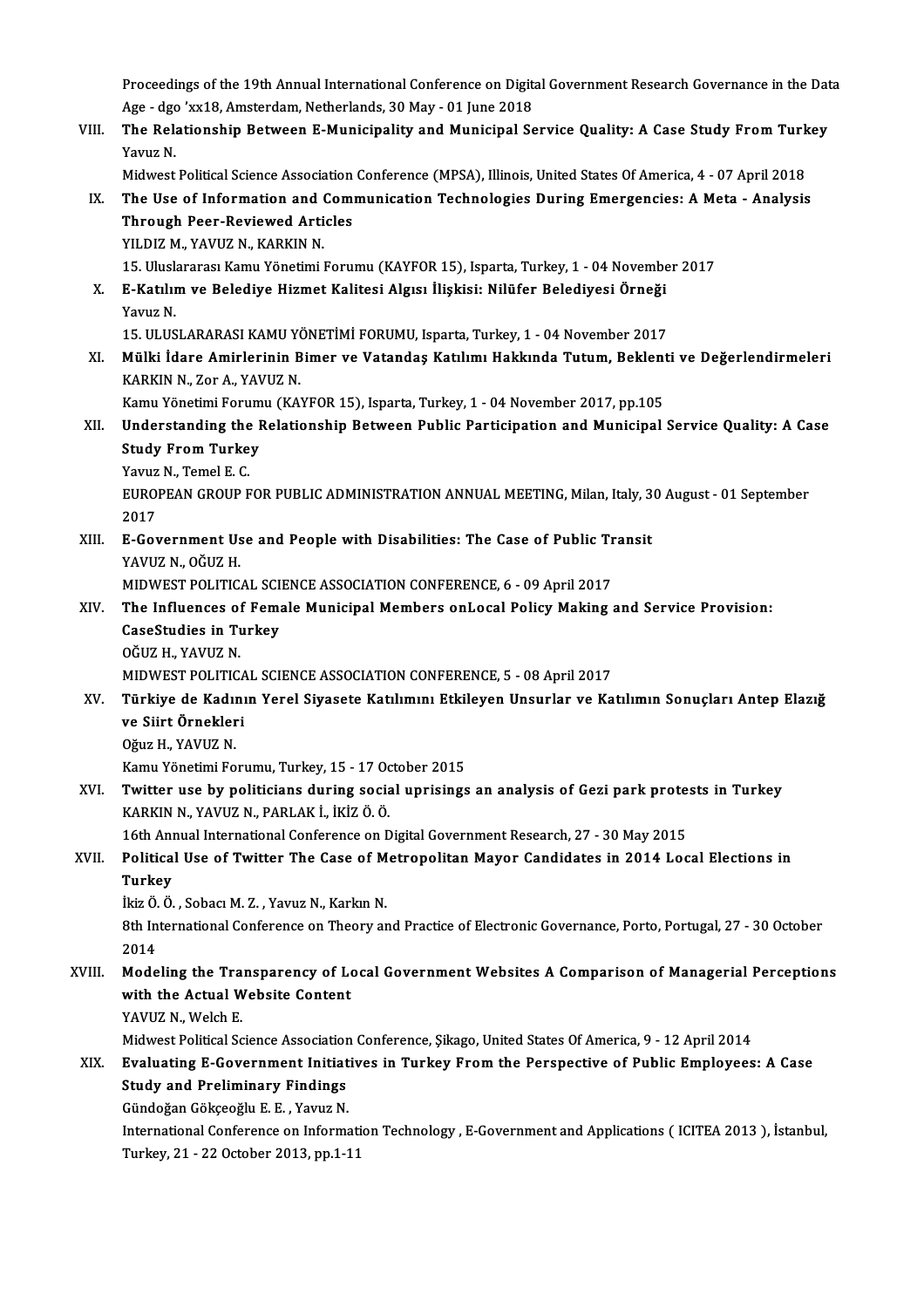# Activities in Scientific Journals

International Journal of Public Administration in Digital Age, Evaluation Committee Member, 2018 - Continues

# Memberships / Tasks in Scientific Organizations

Midwest Political Science Association, Member, 2012 - Continues, United States Of America

# **Scientific Refereeing**

Scientific Refereeing<br>International Journal of Public Administration in the Digital Age (IJPADA), Journal Indexed in ESCI, November 2020<br>INTERNATIONAL JOURNAL OF SUSTAINARLE TRANSPORTATION, Journal Indexed in SSCI, October Berentifice Refereeing<br>International Journal of Public Administration in the Digital Age (IJPADA), Journal Indexed in ESCI, Noven<br>INTERNATIONAL JOURNAL OF SUSTAINABLE TRANSPORTATION, Journal Indexed in SSCI, October 2020<br>H International Journal of Public Administration in the Digita<br>INTERNATIONAL JOURNAL OF SUSTAINABLE TRANSPORT<br>HICSS-54, Conference Paper (Full Text), September 2020<br>International Journal of Bublic Administration in the Digit INTERNATIONAL JOURNAL OF SUSTAINABLE TRANSPORTATION, Journal Indexed in SSCI, October 2020<br>HICSS-54, Conference Paper (Full Text), September 2020<br>International Journal of Public Administration in the Digital Age (IJPADA),

HICSS-54, Conference Paper (Full Text), September 2020<br>International Journal of Public Administration in the Digital Age (IJPADA), Journal Indexed in ESCI, July<br>AKDENİZ ÜNİVERSİTESİ İLETİŞİM FAKÜLTESİ DERGİSİ, National Sci International Journal of Public Administration in the Digital Age (IJPADA), Journal Indexed in ESCI, July 2020<br>AKDENİZ ÜNİVERSİTESİ İLETİŞİM FAKÜLTESİ DERGİSİ, National Scientific Refreed Journal, June 2020<br>PAMUKKALE ÜNİVE AKDENİZ ÜNİVERSİTESİ İLETİŞİM FAKÜLTESİ DERGİSİ, National Scientific Refreed Journal, June 2020<br>PAMUKKALE ÜNİVERSİTESİ SOSYAL BİLİMLER ENSTİTÜSÜ DERGİSİ, National Scientific Refreed Journal, April 2<br>International Journal o PAMUKKALE ÜNİVERSİTESİ SOSYAL BİLİMLER ENSTİTÜSÜ DERGİSİ, National Scientific Refreed Journal, April 2020<br>International Journal of Public Administration in the Digital Age (IJPADA), Journal Indexed in ESCI, April 2020<br>HACE International<br>HACETTEPE<br>March 2020<br>INTERNATIO HACETTEPE ÜNİVERSİTESİ İKTİSADİ VE İDARİ BİLİMLER FAKÜLTESİ DERGİSİ, National Scientific Refreed Journal,<br>March 2020<br>INTERNATIONAL JOURNAL OF POLITICAL SCIENCE & URBAN STUDIES (ONLINE), National Scientific Refreed Journal,

March 2020<br>INTERNATIONAL<br>December 2019<br>INFORMATION T INTERNATIONAL JOURNAL OF POLITICAL SCIENCE & URBAN STUDIES (ONLINE), National Sc<br>December 2019<br>INFORMATION TECHNOLOGY FOR DEVELOPMENT, Journal Indexed in SSCI, November 2019<br>UPBAN STUDIES, Journal Indoved in SSCI, August 2

December 2019<br>INFORMATION TECHNOLOGY FOR DEVELOPMENT, Journal Indexed in SSCI, November 2019<br>URBAN STUDIES, Journal Indexed in SSCI, August 2019 URBAN STUDIES, Journal Indexed in SSCI, August 2019<br>international journal of public administration in the digital age, Journal Indexed in ESCI, July 2019<br>INTERNATIONAL JOURNAL OF SUSTAINABLE TRANSPORTATION, Journal Indexed

international journal of public administration in the digital age, Journal Indexed in ESCI, July 2019

international journal of public administration in the digital age, Journal Indexed in<br>The INTERNATIONAL JOURNAL OF SUSTAINABLE TRANSPORTATION, Journal Indexe<br>GOVERNMENT INFORMATION QUARTERLY, Journal Indexed in SSCI, April INTERNATIONAL JOURNAL OF SUSTAINABLE TRANSPORT<br>GOVERNMENT INFORMATION QUARTERLY, Journal Indexe<br>URBAN STUDIES, Journal Indexed in SSCI, December 2018<br>The Thirteenth International Conference on Digital Seciety

GOVERNMENT INFORMATION QUARTERLY, Journal Indexed in SSCI, April 2019<br>URBAN STUDIES, Journal Indexed in SSCI, December 2018<br>The Thirteenth International Conference on Digital Society and eGovernments ICDS 2019, Conference URBAN STUDIES, Journal Indexed in SSCI, December 2018<br>The Thirteenth International Conference on Digital Society<br>December 2018 The Thirteenth International Conference on Digital Society and eGovernments ICDS 2019, Conference Paper (Full Te<br>December 2018<br>International Journal of Public Administration in the Digital Age (IJPADA)., Journal Indexed in

Project Supported by Higher Education Institutions, BAP Research Project, Middle East Technical University, Turkey,<br>November 2018 International Journal of Public Administration in the Digital Age (IJPADA)., Journal Indexed in ESCI, November 2018

Türkiye'de Kentsel Alan ve Çevre Politikası Analizleri, Chapter Scientific / Professional Book Published by Renowned Publishing Houses, September 2018 Türkiye'de Kentsel Alan ve Çevre Politikası Analizleri, (<br>Publishing Houses, September 2018<br>HICSS-52, Conference Paper (Full Text), August 2018<br>JOUPMAL OF ENVIRONMENTAL PSYCHOLOCY, Journal

JOURNAL OF ENVIRONMENTAL PSYCHOLOGY, Journal Indexed in SSCI, April 2018<br>AMCIS 2018, Conference Paper (Full Text), March 2018 HICSS-52, Conference Paper (Full Text), August 2018<br>JOURNAL OF ENVIRONMENTAL PSYCHOLOGY, Journal In<br>AMCIS 2018, Conference Paper (Full Text), March 2018<br>AMCIS 2018, Conference Paper (Full Text), March 2019 JOURNAL OF ENVIRONMENTAL PSYCHOLOGY, Journal In<br>AMCIS 2018, Conference Paper (Full Text), March 2018<br>AMCIS 2018, Conference Paper (Full Text), March 2018<br>TUBITAK Preject 1001 - Pregram for Supperting Scienti

TUBITAK Project, 1001 - Program for Supporting Scientific and Technological Research Projects, Middle East Technical<br>University, Turkey, January 2018 AMCIS 2018, Conference Paper (F<br>TUBITAK Project, 1001 - Program<br>University, Turkey, January 2018

# **Tasks In Event Organizations**

Tasks In Event Organizations<br>Yavuz N., The Americas Conference on Information Systems (AMCIS), Scientific Congress, United States Of America, 1 dono 11 d v<br>Yavuz N., The *1*<br>Ağustos 2019<br>Yavuz N. *Y* AVS Yavuz N., The Americas Conference on Information Systems (AMCIS), S<br>Ağustos 2019<br>Yavuz N., KAYSEM 12, Scientific Congress, Kırıkkale, Turkey, Ekim 2018